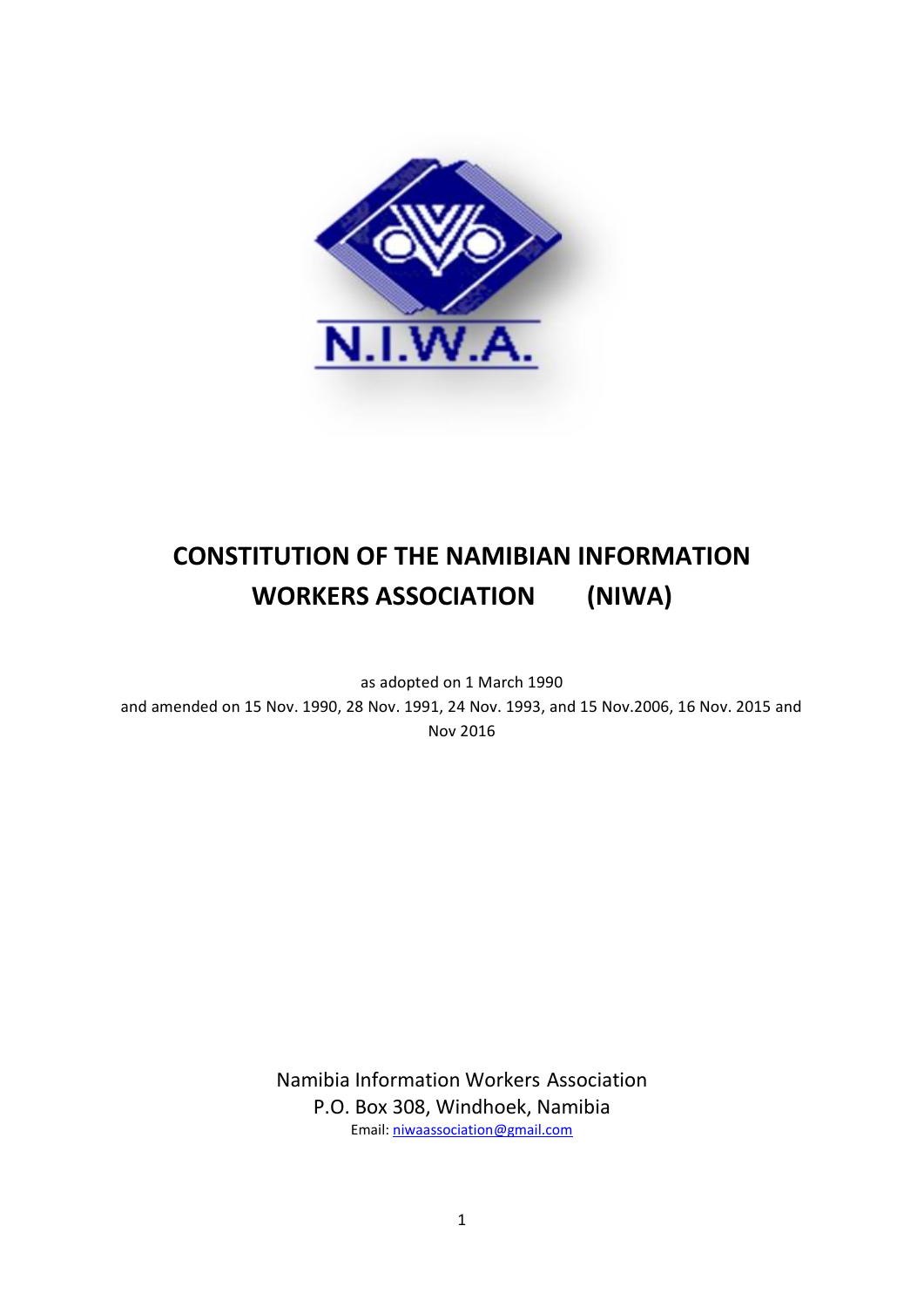

#### **Our Vision**

Empowering the Nation through information and knowledge

# **Our Mission**

- 1. To unite all information workers in Namibia in an autonomous and representative body
- 2. To promote equitable access to quality information knowledge to support socialeconomic, scientific and cultural development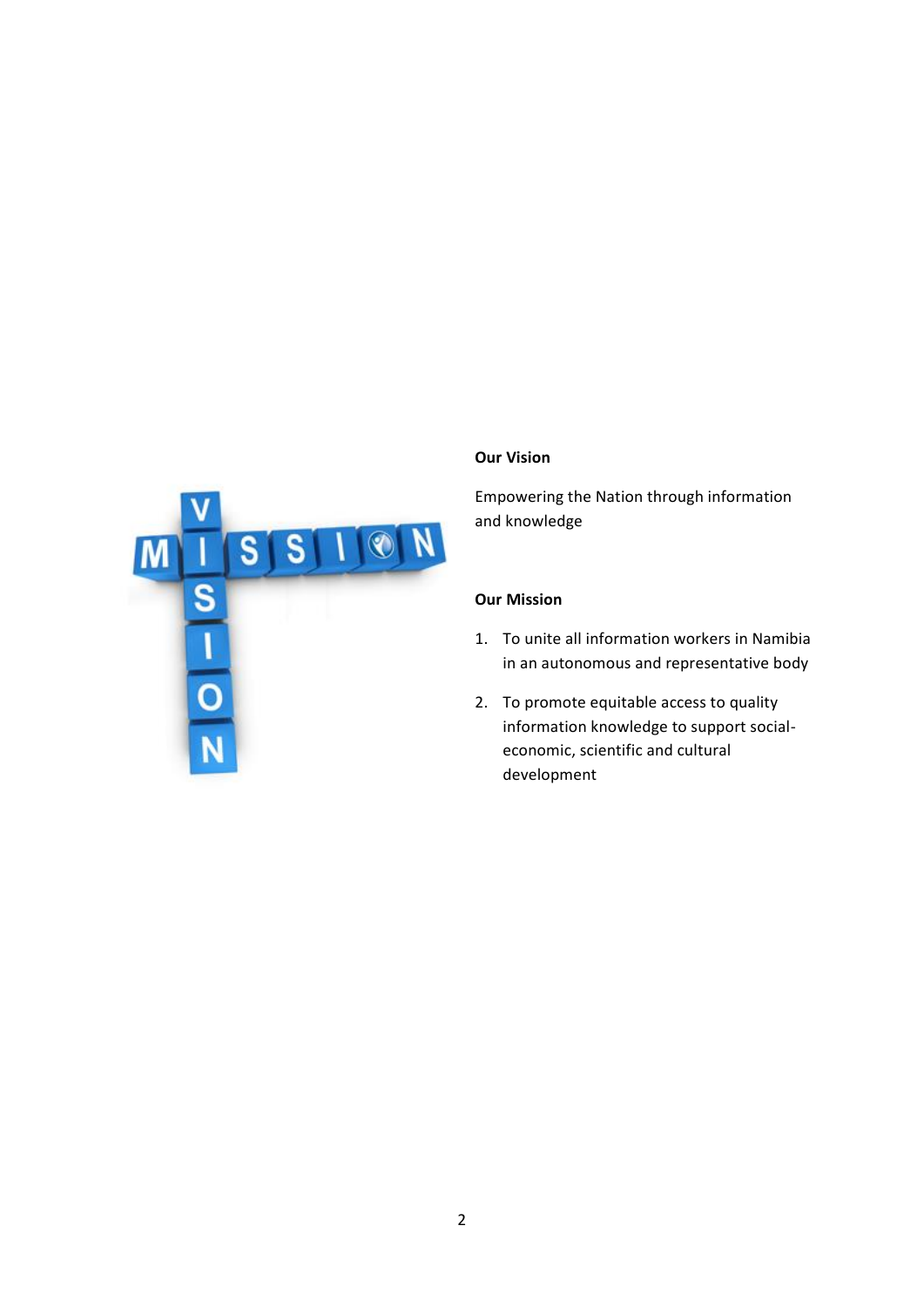## 1. **The Name**

The name of the Association shall be the Namibian Information Workers Association, hereafter referred to as the Association

## 2. **Mission and vision**

The Association is a body corporate with the authority to take legal steps or to defend an action in its own name. It is an independent, non-profit organisation which uses its income and property solely for the promotion of its objectives as stated in the constitution.

## 3. **Definitions**

3.1. Information worker

An information worker shall mean any person who is actively involved or interested in the collection, preservation or dissemination of information through libraries, documentation centers, archives and records management, or who by virtue of his/her academic qualifications may become or may have been involved in such activities.

## 3.2. Information service

Any activity connected with the collection, preservation or dissemination of information.

## 4. **Objectives**

The Association strives to promote the development of the information professions and information services in Namibia through the following functions:

- 4.1. To unite all information workers in Namibia in an autonomous and representative body.
- 4.2. To organise and co-ordinate the efforts of information workers in the promotion of the information services in Namibia.
- 4.3. To make and maintain contact with international related activities and national organisations in the information sector.
- 4.4. To obtain and serve as a channel for national and international funding for information service projects or research.
- 4.5. To actively support programs designed to meet specific community information needs.
- 4.6. To work closely with relevant authorities in order to promote the interests of information workers by making representations to concerned authorities regarding matters affecting the training, grading and remuneration levels of information workers and the collection, preservation, or dissemination of information.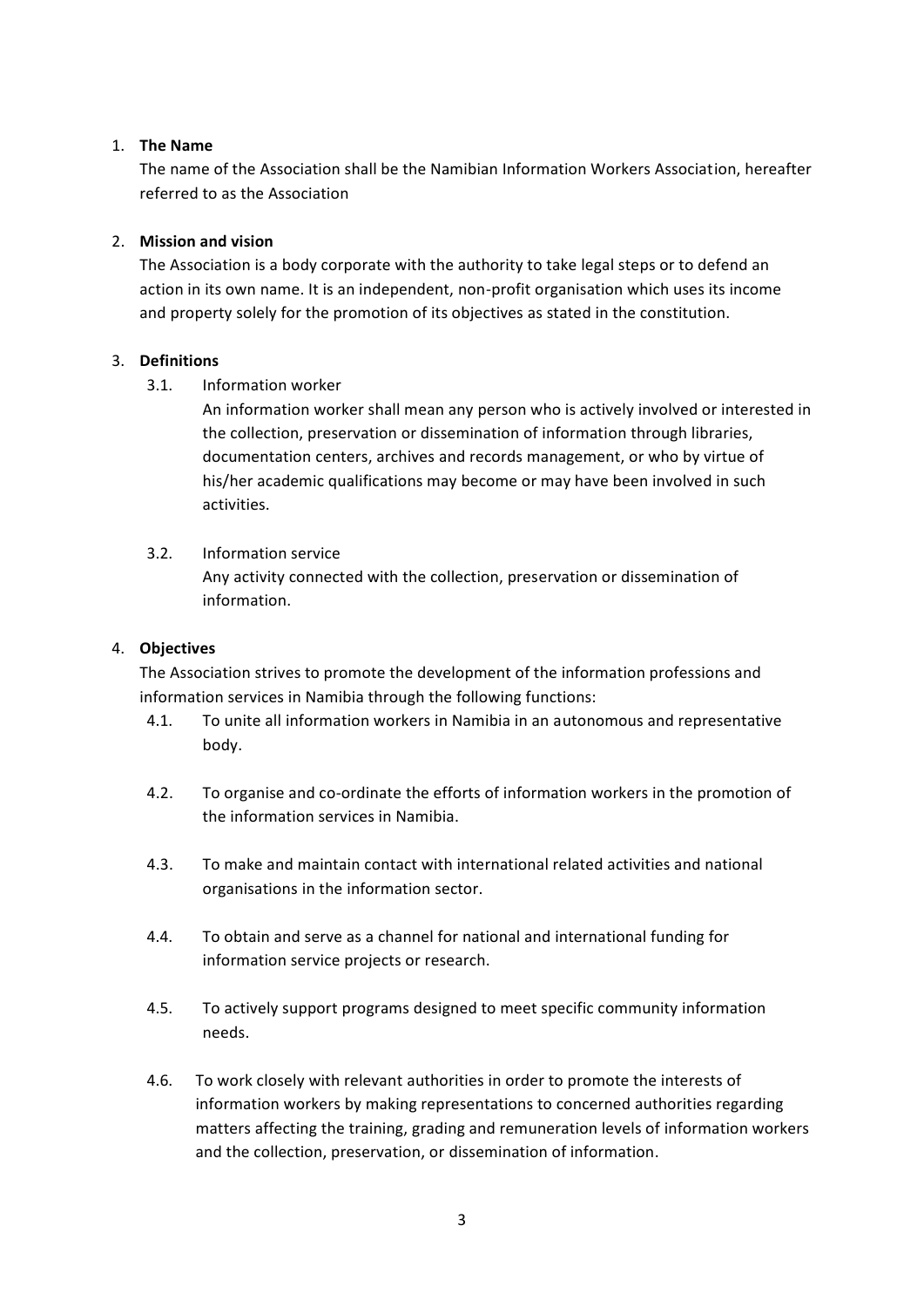- 4.7. To raise the level of expertise of information workers by offering training courses, seminars, workshops, or other relevant activities.
- 4.8. To advise academic institutions involved in the training information workers in curriculum development.
- 4.9. To advise the accrediting body on information workers qualification.
- 4.10. To nominate members to national boards, commissions and councils related to NIWA objectives.
- 4.11. To issue publications regarding the Association, its activities and information services in Namibia in general.
- 4.12. To partner and collaborate with research institutions.
- 4.13. To promote the production, dissemination, and preservation of information media in the widest possible meaning.
- 4.14. The Association is not intended and not acting as a Trade Union. It may refer action in labor relations matters in the interest of its members to the concerned trade unions.
- 4.15. To define professional codes of conduct for information practitioners in Namibia.

#### 5. **Membership**

Benefits of members and privileges:

#### 5.1. **Categories of membership**

There shall be six categories of membership.

#### 5.1.1. **Full membership**:

#### 5.1.1.1.

Any person who is engaged in the provision of information and archive services and in possessing the academic qualifications, or having sufficient experience, is eligible for Full membership

# 5.1.1.2.

Any person who is engaged in the provision of information or and archive services and not possessing the academic qualifications, or not having sufficient experience, is eligible for Full membership.

#### 5.1.2. **Personal membership**:

Any person interested in the objectives of the Association, but not qualifying for membership in any other category, shall be eligible for Personal membership.

# 5.1.3. **Student membership**:

Any person studying at an academic institution to gain academic qualification in the library, documentation, records and archives, heritage management and information fields shall be eligible for Student membership.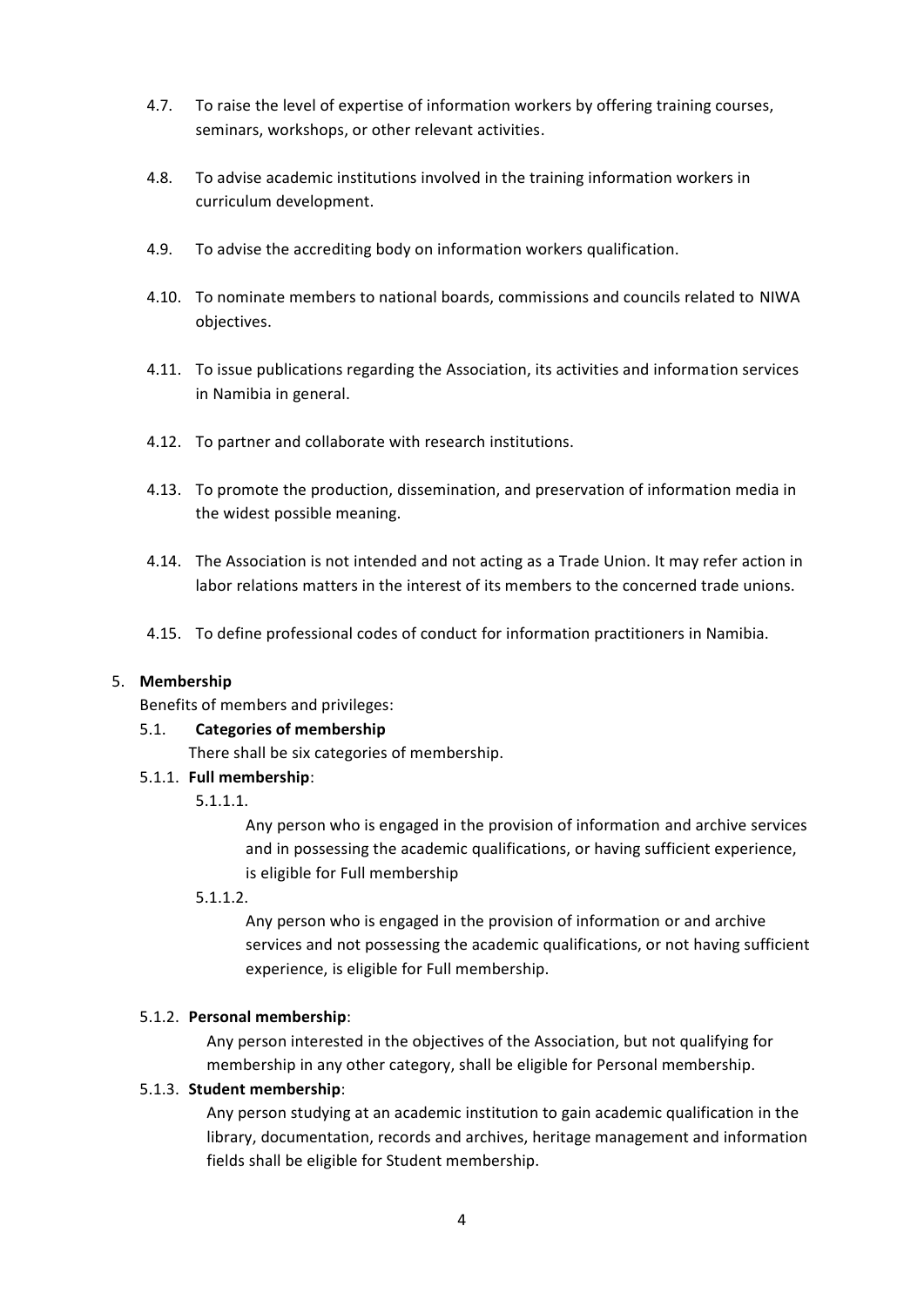## 5.1.4. **Institutional membership**:

Any institution, organisation, association or other formal body which is concerned with the collection, preservation or dissemination of information, will be eligible for Institutional membership.

## 5.1.5. **Honorary membership:**

The Association may on the unanimous recommendation of the Executive Committee to confer Honorary membership on any person or institution or organisation who in its opinion has made an outstanding contribution to the objectives of the Association. An Honorary member does not pay any membership fees and has the right to attend all general meetings with full voting powers.

#### 5.1.6. **Retried person**

Any person mentioned under 5.1 and is now retired is eligible for Full membership.

## 5.2. **New members**

Application for membership of the Association shall be by completion of the prescribed membership form, and if a person's application is accepted by the Executive Committee, he/she shall be admitted into the applicable category of membership. Members qualifying for more than one category of membership shall pay the highest applicable dues and shall receive the corresponding privileges.

# **5.3. Cancellation of membership**

Any member of the Association may resign his/her membership on giving one calendar month written notice to the Secretariat, but prior to such notice he/she must pay all sums due by him/her to the Association.

# **6. Membership fees**

- 6.1. The annual subscription shall be reviewed at each Annual General Meeting, following a recommendation by the Executive Committee. Membership fees are payable by all categories, excluding Honorary membership.
- 6.2. Membership fees are payable to the Treasurer and shall become due on the first day of January each year. To provide for new members who join the Association during the course of a year, membership fees shall be proportionally decreased by 25% per quarter.
- 6.3. Should a member fail to pay the subscription by the  $31<sup>st</sup>$  March of each year, he/she shall be considered not paid- up, and be excluded from voting until such time as all arrears are paid.

# 7. **The Executive Committee**

The controlling body of the Association shall be the Executive Committee with general administrative and executive powers. The Executive Committee executes such general matters which may be necessary between general meetings.

# 7.1. **Composition of the Executive Committee**

Conditions:

The Executive Committee shall comprise the following: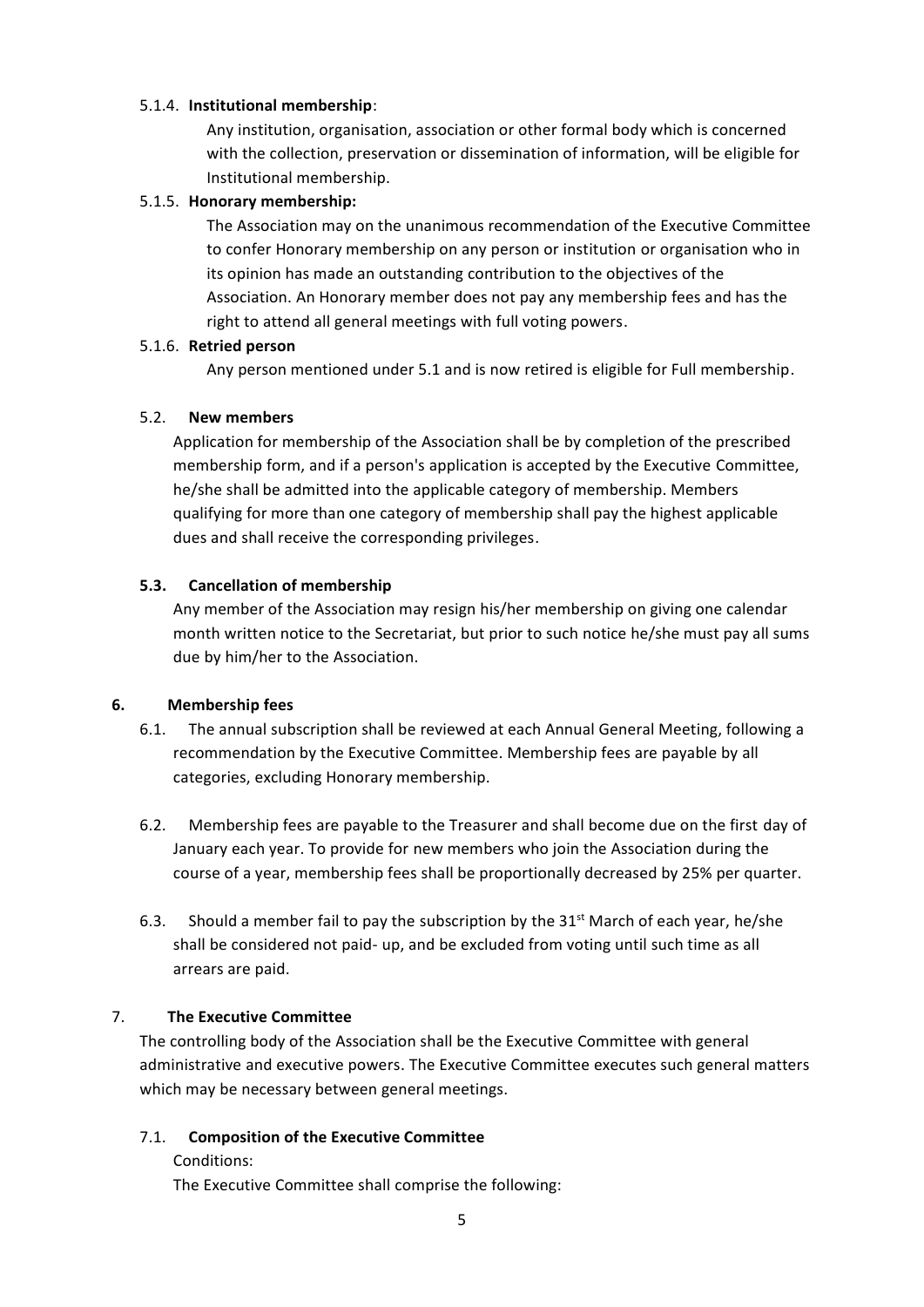- The Chairperson
- The Vice-Chairperson
- The Secretariat: (Secretary and Assistant Secretary)
- The Treasurer
- The Editor or Member of the Editorial Board
- A further 1 additional member

If necessary the Chairperson may with the approval of the Executive Committee co-opt not more than two members to the Executive Committee for the execution of special tasks. Coopted members have the same rights as elected members for the duration of the completion of the special task.

# 7.2. **Terms of the office of the Executive Committee**

The terms of office of the Executive Committee members shall be two years.

# 7.3. **Election of Executive Committee**

- 7.3.1. The Executive Committee shall be elected by secret direct ballot at the Annual General Meeting. Each elected member shall hold office for the period concluding with the date of the second next Annual General Meeting. Three respectively four of the members shall automatically retire from office every year but will be re-eligible for membership of the Committee, provided that they continue to qualify. No member shall serve for more than two consecutive terms.
- 7.3.2. Only paid-up full, personal, student or honorary members, whose have been ratified prior to the start of the membership nomination process (as stipulated in Article 7.3.3), are eligible for nomination and election.
- 7.3.3. Nomination forms for the Executive Committee must be sent by the Secretariat **six**  weeks before the Annual General Meeting. Nominations must be received by the Secretariat **three** weeks before the Annual General Meeting, signed by the nominator, seconder and nominee.
- 7.3.4. After the necessary scrutiny, the Secretariat shall announce the eligible candidates two weeks before the date of the Annual General Meeting. The election of officers will take place at the Annual General Meeting.
- 7.3.5. The Annual General Meeting shall appoint two electoral officers from amongst the members present, who will count the votes and shall communicate the results to the Chairperson of the meeting, who will announce the results at the meeting.
- 7.3.6. Members of the Executive Committee shall be elected by a simple majority and shall take office at the end of the Annual General Meeting and continue in office until the end of the second Annual General Meeting of their terms of office.
- 7.3.7. The first meeting of the term shall be a joint meeting of the incoming and outgoing Executive Committee.

# 7.4. **Termination of Office of the Executive Committee**

If any officer, whether eligible for re-election or not, is not re-elected to his representative office, such officer shall continue to discharge the duties of such office until the termination of the meeting at which the relevant election takes place.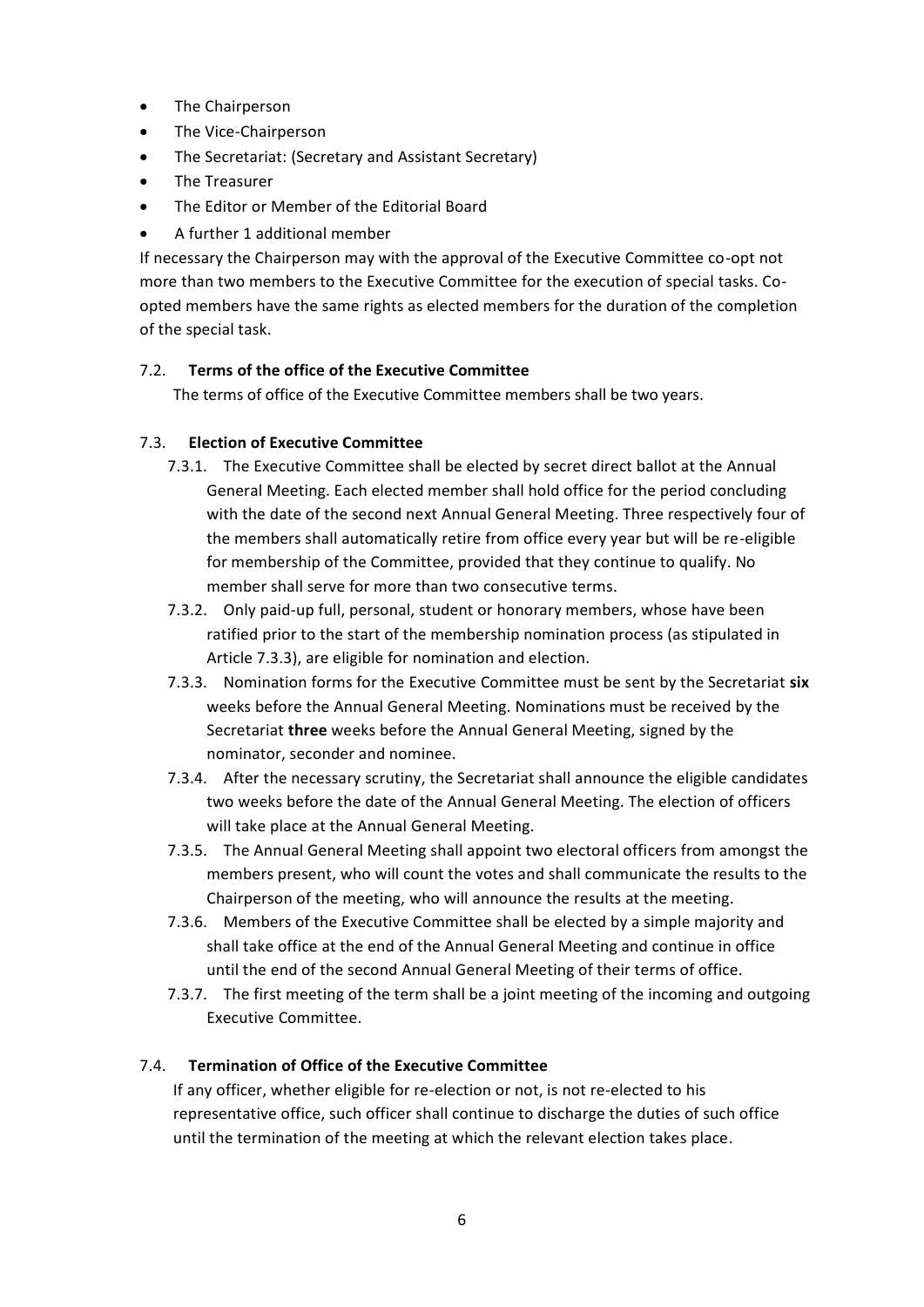# **7.5. Election, powers and duties of Office Bearers**

Members of the Executive Committee shall elect the Office Bearers of the Association as stipulated in 7.1.

# **7.5.1. The Chairperson**

- 7.5.1.1. The Chairperson, if present, shall preside over all meetings of the Association and shall perform all duties pertaining to the office. In his absence the Vice- Chairperson shall take over his duties.
- 7.5.1.2. The Chairperson has a casting vote in the event of a tie of votes during all Executive Committee and General Meetings.
- 7.5.1.3. The Chairperson may at the Executive Committee's discretion be an ex office member of any sub-committee of the Executive Committee.
- 7.5.1.4. The Chairperson shall have powers to call an urgent meeting in the Executive Committee and in consultation with the Executive Committee shall have powers to call an Extraordinary General Meeting.
- 7.5.1.5. The Chairperson shall prepare an Annual Report of the proceedings and activities of the year and submit it to the Annual General Meeting.

# **7.5.2. The Vice-Chairperson**

7.5.2.1. The Vice-Chairperson shall take over the duties of the Chairperson in the absence of the Chairperson.

# **7.5.3. The Secretariat**

- 7.5.3.1. The Secretariat shall consist of two members of the Executive Committee, namely the Secretary and the Assistant Secretary and shall be responsible for the official correspondence of the Association and the preservation of documents written on behalf of the Association.
- 7.5.3.2. It shall be the first duty of the Secretary of an incoming Executive Committee to upon the replacement of the holders of the office of Treasurer, Secretary or Chairperson to forthwith inform the Association's bank in writing of such changes and arrange for the uninterrupted continuation of the financial affairs of the Association.
- 7.5.3.3. The Secretariat shall keep in proper form all minutes of the Executive Committee, sub-committees, and General meetings of the Association and shall prepare the proceedings of the Annual General Meeting.
- 7.5.3.4. The Secretariat shall maintain the Association' s archives in such a manner and place as is approved by the Executive Committee from time to time.
- 7.5.3.5. The Secretariat shall carry out such further duties as are reasonable in terms of the office and as are required by the Chairperson.
- 7.5.3.6. The Secretariat shall maintain a register of all members within their respective membership categories in such a manner as the Executive Committee shall determine.
- 7.5.3.7. The preferred medium of communication between the Secretariat and members is electronic mail. Members without or with unreliable electronic mail connection may request written communication through hand delivery or the postal service.
- **7.5.4. The Treasurer**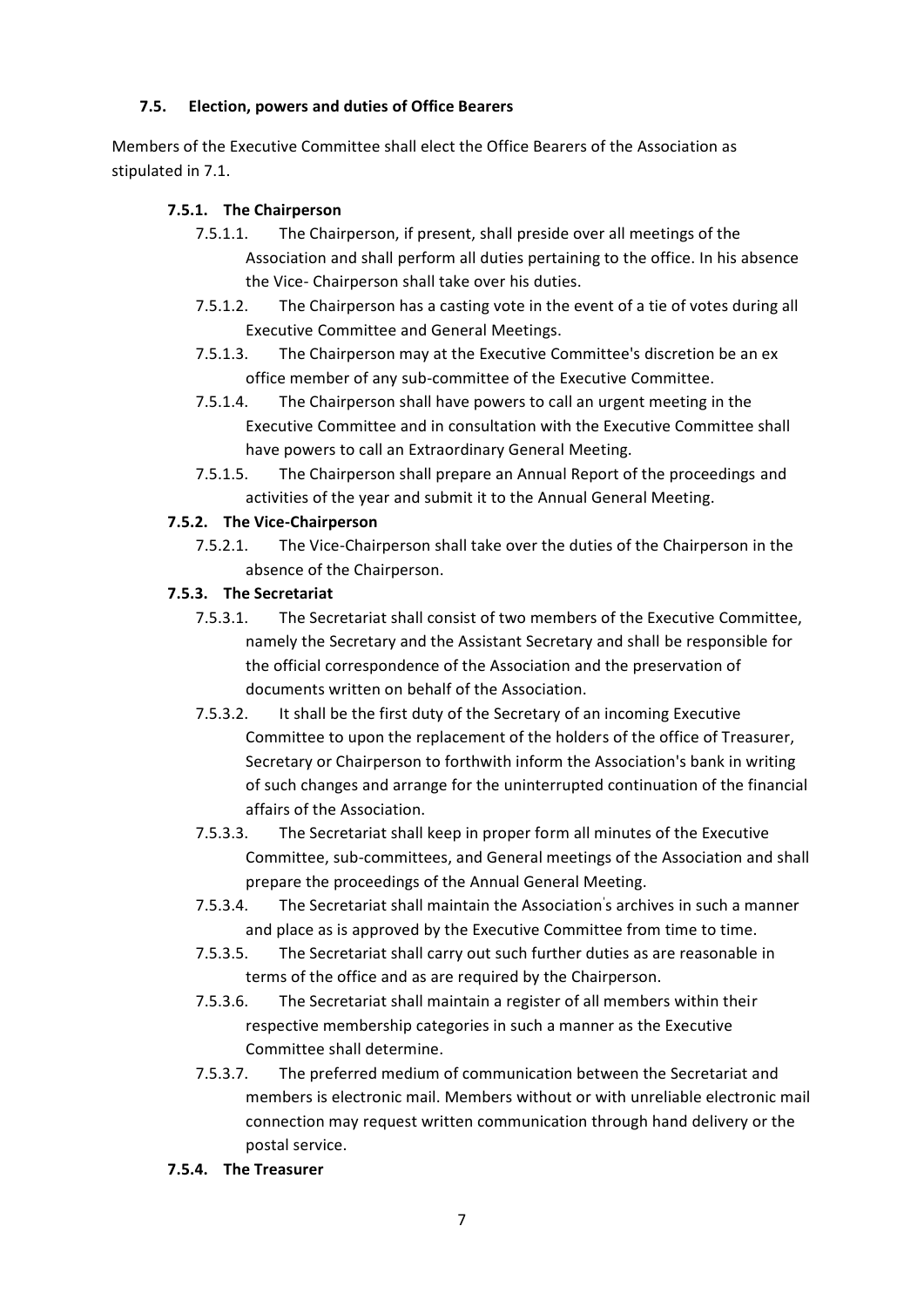- 7.5.4.1. All monies due and owing to the Association shall be payable to the Treasurer of the Association for the account of the Association and the Treasurer shall keep a proper record of all financial transactions concerning the Association.
- 7.5.4.2. The Treasurer shall be responsible for all funds and property belonging to the association and shall pay all bills properly approved by the Executive Committee.
- 7.5.4.3. The Treasurer shall present an audited annual Financial Report to the Annual General Meeting and it must be sent to members together with the agenda for the Annual General Meeting.
- 7.5.4.4. The Treasurer shall prepare a quarterly financial statement of the financial matters of the Association for the meetings of the Executive Committee.
- 7.5.4.5. The accounts of the Association auditing shall be audited annually by two auditors elected at the previous Annual General Meeting. An external audit may be requested by the Executive Committee or the Annual General Meeting.

# **7.5.5. The Editorial Board**

- 7.5.5.1. The Editorial board shall consist of two members, of which at least one shall be a member of the Executive Committee. The Editor could be either of these two members and shall be appointed by the Executive Committee.
- 7.5.5.2. The Editorial Board shall be responsible for the publishing and distribution of the Association's printed and electronic publications.
- 7.5.5.3. The Editorial Board shall be responsible for the public relations and media liaison of the Association as well as contact with members.
- 7.5.5.4. The Editorial Board shall use one or more suitable electronic discussion lists for contact with members.

# **7.6. Vacancies**

- 7.6.1. Any member of the Executive Committee may at any time resign by giving notice in writing.
- 7.6.2. Any member of the Executive Committee who is absent from a meeting of the Executive Committee without an apology, shall be informed by the Secretariat that members absent from two consecutive meetings without an apology, shall cease to be a member of the Executive Committee.
- 7.6.3. The Executive Committee may appoint to a member fill a vacancy until the end of the next Annual General Meeting of the Association during which an electronic may be held to fill the vacancy.
- 7.6.4. Should the office of the Chairperson become vacant due to any reason, other than the term having expired, the Vice-Chairperson will automatically take office as Chairperson and a new member will be appointed to hold until the next Annual General Meeting as stipulated in 7.6.3.
- 7.6.5. An office bearer may be dismissed by the Executive Committee from his/her office owing to neglect of duty, dishonesty or when he/she has been found guilty of thwarting the aims of the Association, provided that such a decision of the Executive Committee is taken unanimously by those members not affected by the decision.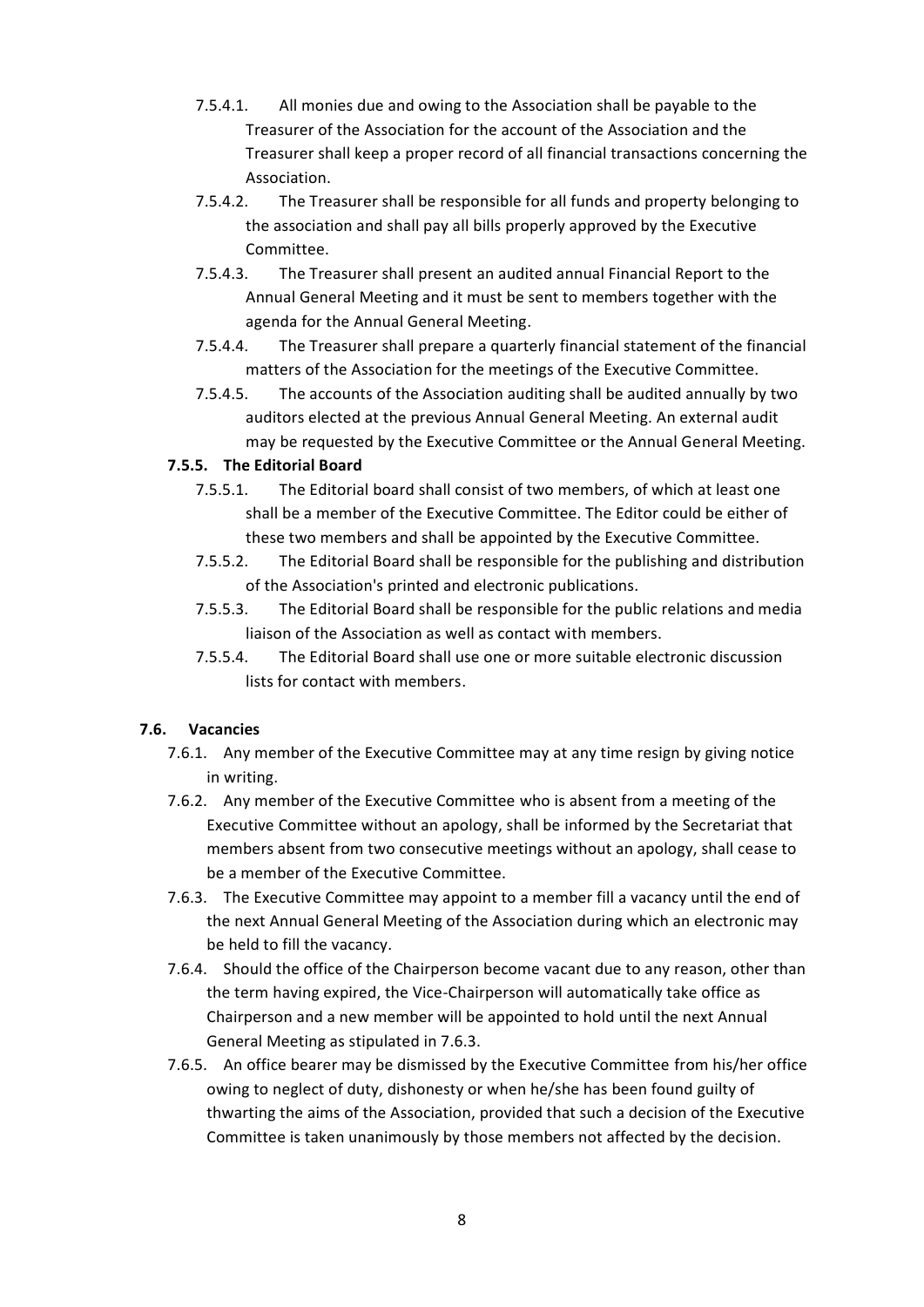# **7.7. Executive Committee meetings and Quorum**

- 7.7.1. The Executive Committee will meet at least four times per year at regular intervals, and more often if necessary.
- 7.7.2. The Chairperson acts as Chairperson at all meetings. In the absence of the Chairperson the Vice-Chairperson acts as Chairperson and in the absence of both, the members present elect a temporary chairperson.
- 7.7.3. The Secretariat shall call an Executive Committee meeting upon request of the Chairperson or three committee members. He shall give notice in a way as decided by the Executive Committee.
- 7.7.4. The quorum of the Executive Committee shall be four.

# **7.8. Matters of urgency**

- 7.8.1. In matters where speed is essential, the Chairperson in consultation with two other members of the Executive Committee, may take a decision and take action in the name of the Executive Committee of the Association.
- 7.8.2. The Chairperson must as soon as practically possible call a meeting of the Executive Committee to have the urgent decision ratified.

# **7.9. Records of the Association**

- 7.9.1. The Executive Committee shall decide on institutional repositories for the records of the Association and the library of the Association.
- 7.9.2. This decision is subject to ratification by the Annual General Meeting.

# **7.10. Neglect of duties**

Should an Executive Committee fail to organize meetings or due elections within three months, any ten members of the Association may publicly call an Extraordinary General Meeting to decide on the way forward.

# **8. Meetings**

# **8.1. General Meetings**

- 8.1.1. The Association shall meet at least four times a year. The last meeting of the year shall be the Annual General Meeting and will be held during November each year.
- 8.1.2. The dates of the Annual Meetings and General Meetings which may be convened during the year shall be fixed by the Executive Committee.

# **8.2. Extraordinary General Meetings**

- 8.2.1. Extraordinary General Meetings may be called by the Executive Committee upon seven days written notice to members.
- 8.2.2. The Chairperson is obliged to call an extraordinary General meeting upon receipt of a letter requesting this and signed by at least 15 paid-up professional, full, and personal members of the Association. At least seven days' notice must be given to members. The matters raised by the petitioners must appear on the agenda.

# **8.3. Quorum of General Meetings**

8.3.1. At any General Meeting of the Association one fifth of the paid-up professional, full, personal and institutional members shall form a quorum.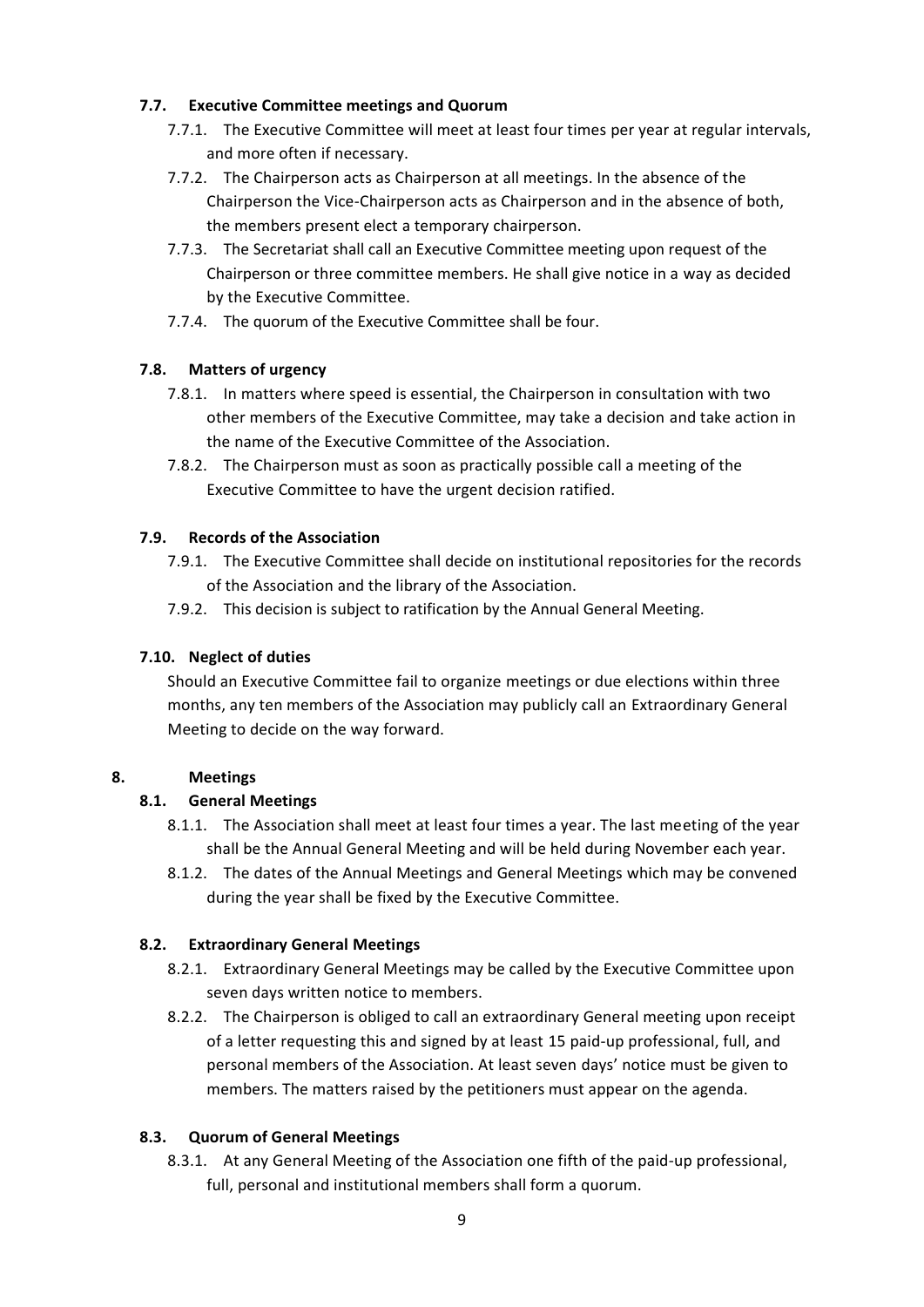8.3.2. Should the quorum not be present within 30 minutes, the meeting will be postponed for a week exactly. Members then present will form the quorum.

# **8.4. Notice of meetings for General Meetings**

- 8.4.1. Members shall be given not less than 30 days written notice of the Annual General Meeting and not less than seven days written notice of any ordinary general Meeting.
- 8.4.2. There shall be an agenda for every meeting and such agenda shall be distributed with the written notice announcing the meeting.
- 8.4.3. The Secretariat must be informed of motions to be tabled at the Annual General Meeting two weeks before the Annual General Meeting and should inform members of the motions seven days before the Annual general Meeting.

# **8.5. Voting powers during General Meetings**

- 8.5.1. Whenever a matter is put to the vote every paid-up member of the professional, full, personal, institutional and honorary membership categories shall have a single vote.
- 8.5.2. Members who are absent with apology at an Annual General Meeting may transfer their vote in writing to another member.

# **9. Patron**

The Association may decide to appoint a patron who shall be elected by the Association at any general Meeting and who shall continue as a patron for a period to coincide with the term of office of the incumbent Executive Committee. The patron shall enjoy the full rights and privileges of a Full Member but shall not be liable for payment of any duties and shall not be eligible for any office.

# **10. Finance**

- 10.1. The finances of the Association shall be conducted through one or more bank and/or building society accounts in the name of the Association as the need may arise and as approved by the Executive Committee.
- 10.2. All properties and monies shall belong to or be held in trust for the benefit of the Association.
- 10.3. The Executive Committee shall pay and discharge all the debts and liabilities of the Association which have been incurred with the approval of the Executive Committee.
- 10.4. The Executive Committee may from time to time authorise the Treasurer to retain in hand such monies as may be considered necessary for use as petty cash.
- 10.5. No monies may be withdrawn from the bank except on the authority of any two of the following three persons: Treasurer, Chairperson, Secretary.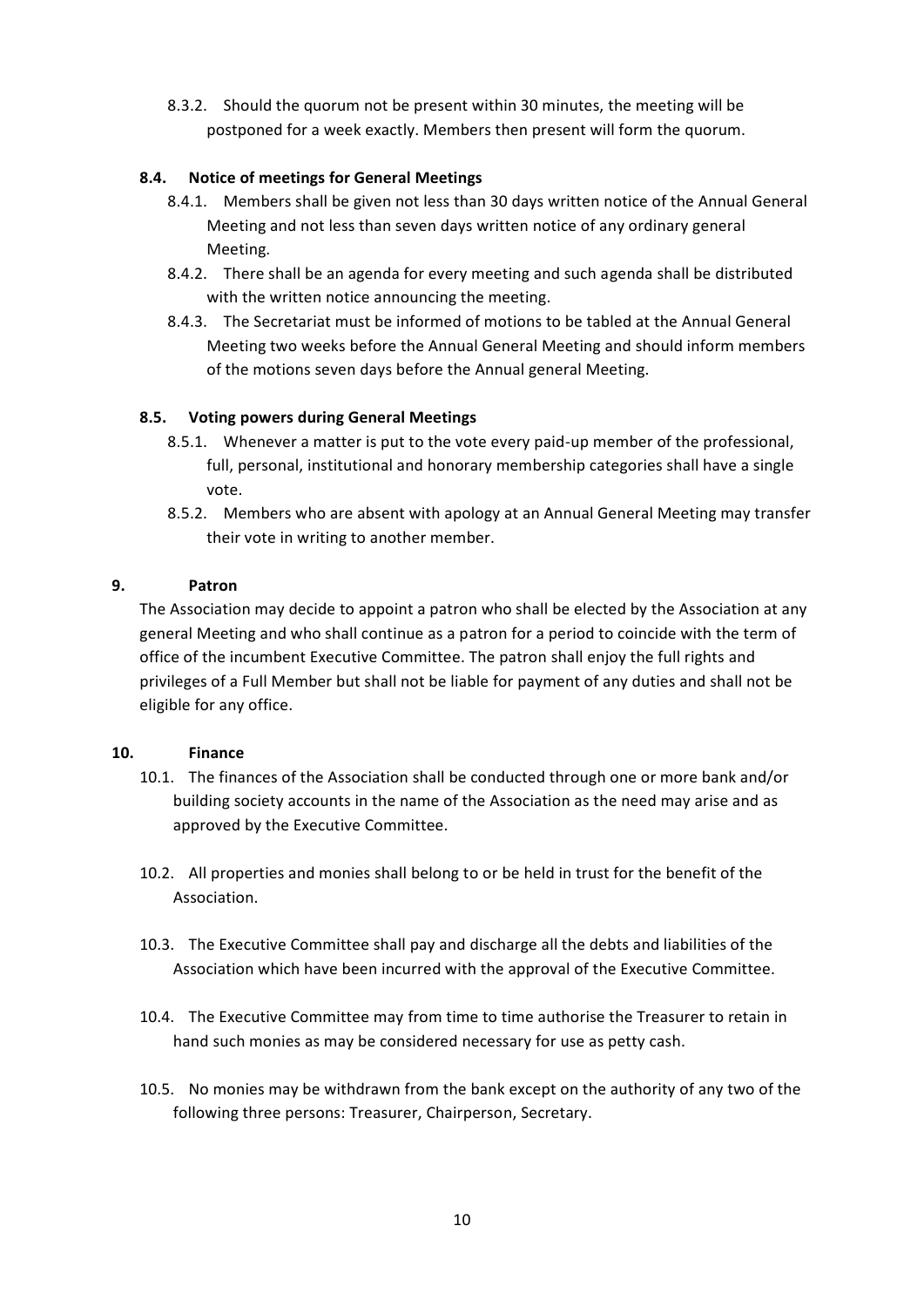- 10.6. Payment on behalf of the Association shall be by cheque signed by any two of the following three persons: Treasurer, Chairperson, Secretary. As against the bank only such signatures shall be sufficient evidence of such authority.
- 10.7. The accounts of the Association shall be annually audited by an auditor to be appointed annually by the Executive Committee.
- 10.8. The financial year of the Association shall be from  $1<sup>st</sup>$  January to  $31<sup>st</sup>$  December.

## **11. Branches**

- 11.1. The Executive Committee shall have the power to create Branches and determine the minimum number of members for a Branch and define the districts to be served by such Branches, in consultation with the affected members.
- 11.2. No Branch shall levy any membership fees from its members.
- 11.3. A Branch may elect a Branch Committee to manage its affairs so far as Branch matters are concerned but shall not take any action other than by recommendation or with the approval of the Executive Committee which affects the other Branches, the general conduct of the Association or the external relations of the Association.
- 11.4. Branches may request up to half of their local members' membership fees to execute regional activities.
- 11.5. All monies received by the Committee of a branch shall be expended in accordance with the policy of the Association.
- 11.6. The monies of a Branch shall be kept in a special bank account under the name of the Branch.
- 11.7. The Branch Secretary shall forward to the Secretariat of the association not later than 15th October of each year a statement of accounts and a balance sheet showing the assets and liabilities of the Branch as on 30th October.
- 11.8. The Secretary of the Branch shall forward a report on the work of the Branch during that year for the information of the Association.
- 11.9. In the event of a Branch dissolving, all funds and other assets shall revert to the Association.

## **12. Sub-Committees**

- 12.1. Sub-committees may be appointed by the Executive Committee for the purpose of looking into specific matters arising.
- 12.2. The Executive Committee shall have powers to appoint members of the association on a sub-committee.